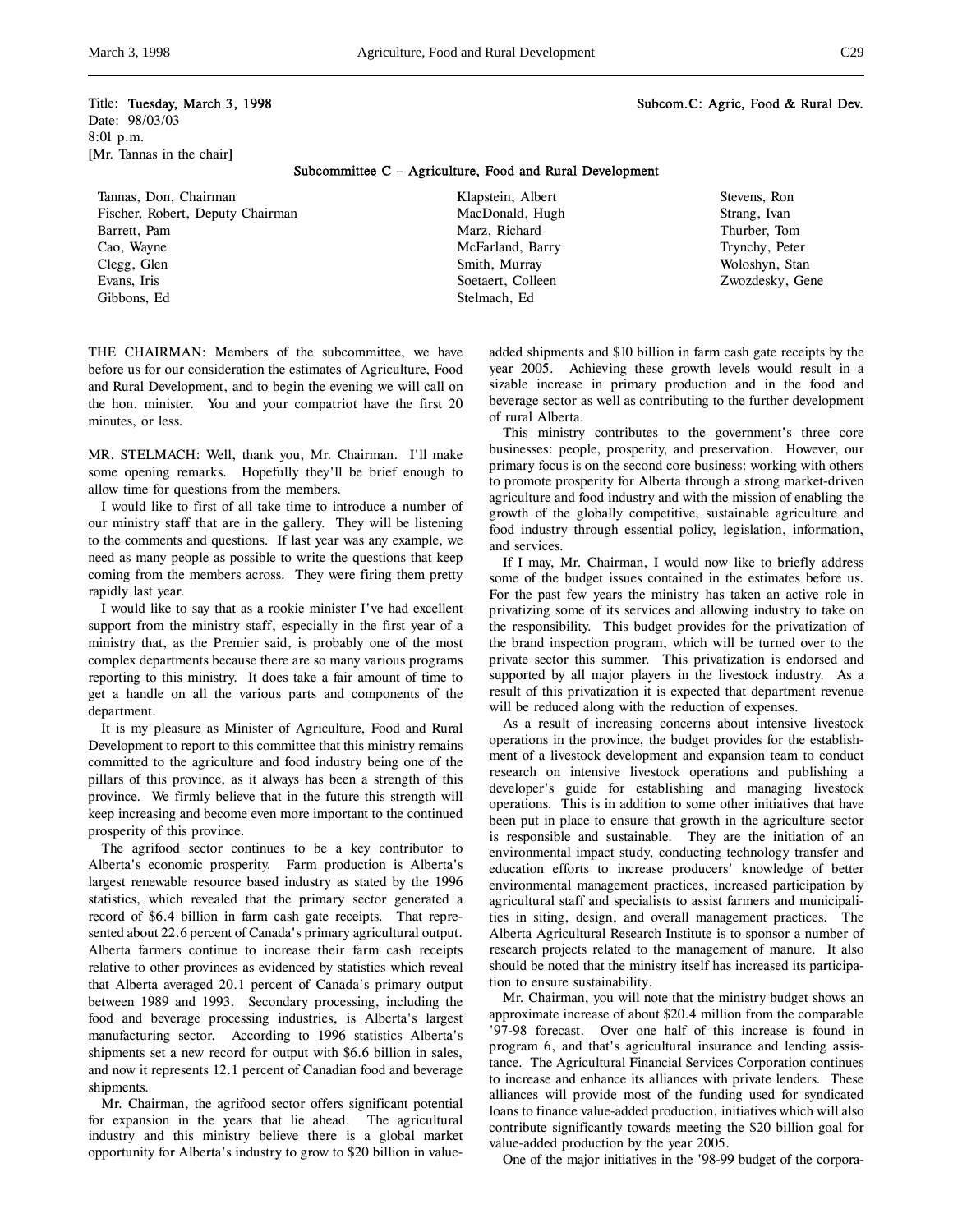tion is the reduction in interest rates to beginning farmers from 9 percent to 7 and a half percent effective April 1, 1998. This is in response to reductions in market rates and the concern that many beginning farmers are placing themselves at risk by refinancing their long-term loans over a short period to capitalize on short-term cash savings. These beginning farmers are not well enough established to withstand any significant increase in interest rates, reduction in commodity prices, or any uninsured production problems.

The farm income disaster program, which was implemented effective with the 1995 tax year as a pilot program for three years, is being extended for one more year to the 1998 tax year to allow adequate time for a complete evaluation of the program.

Mr. Chairman, that pretty well concludes my opening comments. I would be most pleased to answer any questions our colleagues would have. As I said earlier, if we're not able to answer all the questions or if we run short of time, just like last year, we'll make sure that everyone gets a written response who has asked a question. At this time, we're open to questions.

THE CHAIRMAN: The hon. Member for Spruce Grove-Sturgeon-St. Albert.

MRS. SOETAERT: Thank you very much, Mr. Chairman. I appreciate the minister's responses from last year and his willingness to do that again. I also want to thank the members of his department, who work very hard for him, who must roll their eyes every time I send a letter. I do appreciate their responses and their forthrightness.

I see some things in the budget that I want to ask about a little later. I'd like to start off with a few generalizations. You know that I'm new to this portfolio as a critic. Living in rural Alberta is quite different from understanding the industry, and I'm on a major learning curve, which I truly am enjoying. I am having the opportunity to meet with many people across the province, and that's good.

MR. FISCHER: We'll take you out to work on a farm.

MRS. SOETAERT: The hon. member is offering that I can work on a farm. Thank you. I have done that, and I found that was not one of my strengths. That's why I appreciate the industry, that they are much stronger at that than I am.

I want to get to a few things, because I know our time is limited to discuss this entire budget. One of the things coming up is privatization of brand inspections, which the minister has talked about to myself as well as the Member for Lethbridge-East, and I appreciate that. I see in the Western Stock Grower that in their question to the minister they were saying that all the industries are on side, but one of the questions they asked was – they had paid for a lifetime brand concept of \$200 each. Many producers agreed to the plan with the understanding that the \$6 million plus would go towards an improved brand department, resulting in lower cost inspection services. They found then to some dismay that the \$6 million has gone into general revenue, and this money is not to come to the new brand inspection company. So this current move by the government is questioned by the Western Stock Growers Association. I think their request was that the \$6 million be repaid to the new brand inspection agency. Now, the minister in his reply in this article has indicated that they may get some transition dollars. Have you narrowed that down? Do you know what it's going to be? How will that be allotted? If that legislation is coming through soon, I'd appreciate a briefer on it as you'd promised, and I appreciate that.

## 8:11

I met with a group of women from Women of Unifarm, and I'm sure you respect that organization as well as I do. They had some resolutions that I tabled in the Legislature. Now, I realize that their resolutions do not always pertain to your department, though they met with me to find out if there is some way they can raise funds for their organization working with the department. They're willing to do research; they're willing to do education programs. The offer was there, and I think my office has been in contact with yours to see if there is anything for them.

Their resolutions, interestingly enough, because we needn't think that just because people live in rural Alberta their issues are the same as all of ours, dealt with universal access to health care and transportation. I'm wondering within that transportation, Mr. Minister, because of so many of the rail lines being gone, we know that's going to be an increase in farmers trucking their product, and there is a concern about roads. In fact, one of the resolutions was that secondary highways be totally funded by – now, this wasn't the Women of Unifarm's resolution, but another one which I'll talk about later, the full funding of secondary highways because of the increased traffic that farmers will have.

One of the things that I believe is on the back shelf now is asking the farmers to licence their trucks as commercial vehicles. I believe that is on the shelf. That's what I've been told. I know that you must have got many calls expressing concern over that one, as I did.

So Women of Unifarm – their other one was on Transportation and Utilities, which I will bring up there. I know that you appreciate their work, and they were hoping they could do something with the department.

Mr. Minister, I've read some articles – I don't know how valid they are – about the assessment of farm property changing. Now, I realize that's a hot issue. I'd like to know what's going on with regard to that. Are there consultation processes across the province? What kind of input is happening? I'd appreciate knowing about that, because I get people panic stricken about: well, is the shed that holds my garden tractor going to be assessed? We're hoping it isn't. I guess it will be an issue of fairness, and I'm sure it's a hot potato out there, but I guess I'd appreciate knowing the status of that.

I have written to you about the FIDP program and what is happening with the farmers in the Peace River area and in the MD of Saddle Hills. In fact, just today I got information that B.C. is giving them some sort of compensation through an insurance program. I didn't have a chance to look at it. I don't know if it's different than ours. I'm surprised the member for – gosh, I'm running a blank here. Fairview. That's not right. Dunvegan. The Member for Dunvegan. He once called me the member from wherever. I do apologize. I'm sure he'll be asking on behalf of those farmers, and if he isn't, shame on him. I had to make it a bit contentious tonight, Mr. Chairman.

In all seriousness, I am very worried about these communities. If you lose 20 farmers to a community, you well know the impact on that community. It could well be gone. If we're looking at climate changes that have affected these areas, then maybe we should be as a government, as a department working with these farmers to find out what kinds of crops are sustainable up there. Maybe it's trees. I don't know. But if there is no hope for a decent crop, then I think we have to work with these farmers, because I would hate to see them just pack up and leave after 20 years of homesteading up there. So I would encourage the minister – I am very worried, and I think you know well the issues with FIDP and that they have to be addressed and that you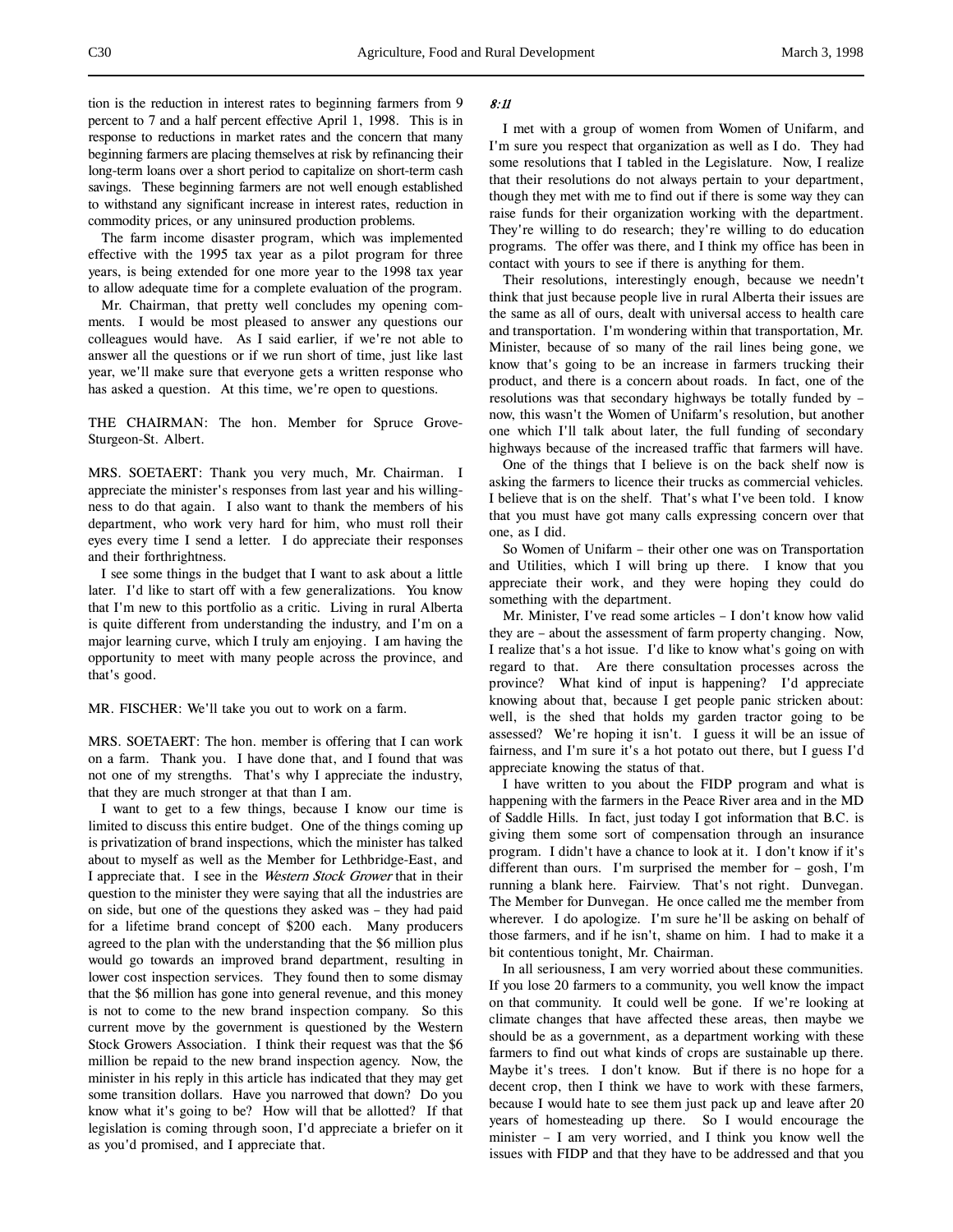are addressing them, I'm hoping, soon. In fact, I want to ask some specific questions that I have written about them so I don't forget while I'm on this.

Vote 6.0.2, farm income disaster. This says \$67 million budgeted for '98-99 is a million more than last year's budget. I guess that's planning in advance for a disaster, which is sad to say. Last year's payments were \$11.5 million lower than anticipated. I guess that's good as it implies that we have fewer suffering from disaster. But I must say I don't find this program sufficient. It certainly didn't help the farmers up north. It does not help those in the Athabasca area or in the Peace area where there have been extremely wet conditions for two years or more.

I've asked this in the House: when are you going to revise the FIDP program? I'm hoping you can do it promptly, because I fear that it won't help those people. Under section 53(b) of the Ag Financial Services Act you have it within your power to help those farmers. I am wondering if there's a reason why you're not. That would seem odd to me, because this has been a disaster, when for two years in a row they can't even get out on those fields. In fact, I don't know if this is true, but I heard that they were scraping off the snow, sowing their crops before it even thaws because they're so sure it's going to be too wet. I don't know if that's true, but that is one thing I heard. I know the Auditor General has indicated that FIDP may not meet the concerns of the farmers, so I am just generally asking you how those farmers can be assisted. I fear very much for them and for their communities. I realize it's a difficult situation often, but I would urge the minister to try to address those farmers.

Agriculture services boards, their resolutions. They all met, and some of their resolutions were most interesting to me. I want to indicate some of them and ask the minister if he has read them, if he's acknowledged them, and how he intends to act on them. I'm just indicating a few of their resolutions from the ag services boards. One was that the province "encourage expansion of agricultural industries by reinstating 100% funding on secondary highways." Now, I realize that's not within your domain, but certainly you can put pressure on the minister.

Another resolution was that

the Minister of Alberta Agriculture, Food and Rural Development and the Alberta Association of Municipal Districts and Counties develop regular methods of communication between the Agricultural sector of Alberta and the Alberta Urban Municipalities Association.

I think that's very important. I know that when the announcement came out about the ag industries, Agricultural Impacts on Water Quality in Alberta – I commend the agriculture industry for doing this, for having the courage to step up to the plate and say: we are affecting water quality in this province. I think they're a great example for many other industries in this province, so bravo to them.

### 8:21

My question with regard to that, and I think it ties into that resolution, is that they got some bad press because they had the courage to say: we're not the best thing that's ever happened to water in Alberta. So working with the urban and the rural municipalities, they need some work there. I don't know where your role in that lies. I'm sure there can be a role there. Since I have this Agricultural Impacts on Water Quality in Alberta, speaking to it right now, I heard you mention a bit about it in your opening talk. When I read the resolutions, I thought: these are great resolutions. Now, how do we get them out to farmers? How do we get them on board? How do we share the knowledge that we have in this? If it's going to mean resources, I mean if you aren't going to let your animals water in the stream, are we

going to provide some sort of mechanism for pumping the water up or to get another water well? l see it as a dilemma. We've identified the problem. I don't know how we're going to get everyone on board working towards it. So I'm really pleased by this report. I'm pleased with their commitment to changing it, and I guess I want to know how the government is going to help implement that.

Another resolution from the ag services boards was to make a commitment to protect the citizens of the Province from damage caused by illegal drainage projects and to revise their policies and processes regarding enforcement of the drainage provisions under the Water Resources Act.

I know that crosses into Environment, but I think we know it's sometimes caused by the agriculture sector, so I guess there's always a bridge between Environment and Agriculture that I would assume you are a part of.

Another one that I just want to mention is "that the Alberta Department of Agriculture allocate more manpower, research and funding to help combat the problem of leafy spurge" and other noxious weeds. I'm interested in that as well. The department of transportation used to spray all the roads, and now they don't. For the life of me, I can't think of that weed.

## AN HON. MEMBER: Scentless chamomile.

MRS. SOETAERT: Yes, scentless chamomile. Thank you. I asked a few people around me earlier. I couldn't remember it, so thank you.

I've had that issue brought up to me by some farmers in my area. I know there used to be a tremendously good program for making sure these weeds weren't all over the place, but with the privatization of highway maintenance I'm worried that we've forgotten about some of those noxious weeds. Obviously, if it's now a resolution by the ag services boards, I would say that it's a problem coming to their attention as well.

Also, another resolution on the same track was with regard to the railroads and who's responsible for herbicides on the entire right-of-way and the noxious weeds along the railway right-ofways. Also, within this, interestingly enough, there was also a resolution "that the Policy Steering Committee for the Farm Income Disaster Program review the current program." So there is no doubt we have to redress that, and I would say the sooner the better.

Now, last year in estimates we had an Agriculture, Food and Rural Development revolving fund income statement, and that's not anywhere now. I know that the Auditor General had recommended that you don't have that. I guess I just want to know: what is that? If it's gone and he recommended it, maybe you did something good there, so I would compliment you on that. But I just don't understand it, so I guess I would appreciate an explanation of that.

I was speaking to somebody in my constituency who owns a big fertilizer plant. His concern was for farmers who cannot afford fertilizer when it's cheapest and the whole loan system with banks that they have. I don't know what role your department plays in that. He said that the farmers who need the best deal are the ones who end up buying it in the spring when it's very costly and don't seem to have the money when it's cheaper. So often fertilizer companies end up holding, you might say, the bag for farmers who virtually take out a loan from the fertilizer company, and they've been burnt. They also know that the one farmer may have three brothers who farm in the area, so one bad loan – you know, it's a bit of a dilemma for them, because when you live in the community, you know everyone. It's a little different from a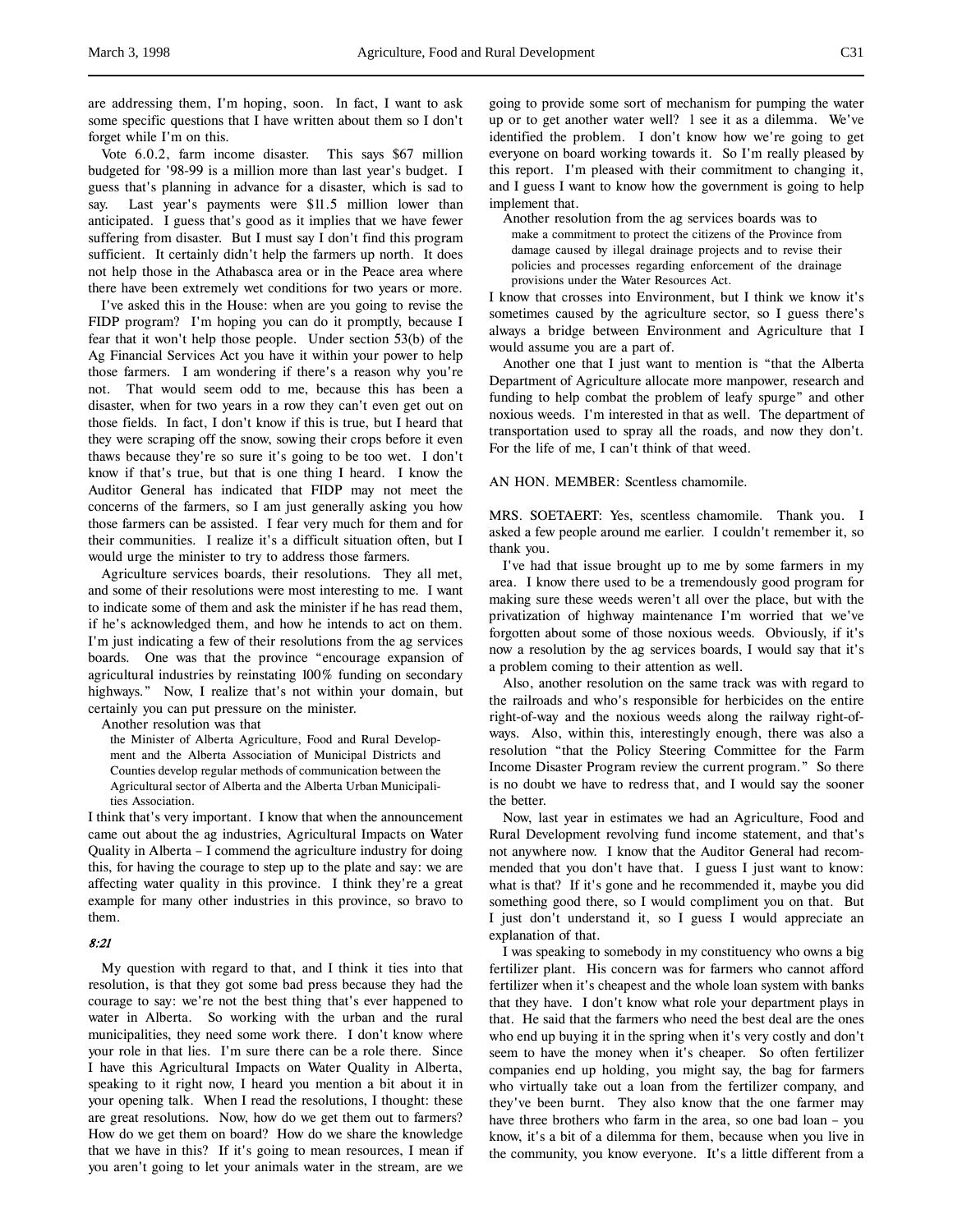bank, that kind of distances itself and doesn't realize the realities of rural life.

### MR. STELMACH: Is that Sturgeon?

MRS. SOETAERT: Yeah. Sturgeon Valley Fertilizers, excellent people, well respected in our community. Good people.

I have a few more questions before my time is up. I wanted to talk about 3.5.1. Maybe before I do that, I'd like to say that one of the things – communications under 1.0.10. The dedicated revenue is expected to fall slightly despite the fact that the total budget increases slightly. Why is that? That's under communications. Why is the relationship with the separate dedicated revenue line in item 1.0.14 – I'm trying to find that in my book. A few things are going here.

While I'm in this book, I guess I want to ask the minister – and pardon my ignorance on this – what is the livestock patrons' assurance fund? I'm sorry that I don't know that, and I didn't have a chance to ask some of our researchers before I came over. But I looked at that and thought I'd like an explanation of that, if you don't mind.

MR. WOLOSHYN: We mind.

MRS. SOETAERT: Pardon me?

MR. WOLOSHYN: We mind.

MRS. SOETAERT: The Minister of Public Works, Supply and Services minds. However, I know he's jesting, because he is a neighbour of mine and he would never do that.

MR. STELMACH: What was the other question before that in this section: communications?

MRS. SOETAERT: It was on communications. The budget's down for that, so I'm just asking why. What was its relationship to 1.0.14. I'm trying to find that right now, and I can't find it here.

I wanted to speak for a minute about environmentally sustainable agriculture. That's increased from \$3.5 million to \$5 million. I would say that that's good. Imagine me saying something's good there. I know it's consistent with the Alberta environmentally sustainable agriculture program, that has allotted \$15 million over three years. So I guess I should compliment you on that. It was explained last year in May what that program was about. So I thank you for that.

I have a few other things, but they're not quite organized in front of me, Mr. Chairman, and I know other people are ready to speak on other issues. I can't believe my time is up already.

So with that, I thank you for the opportunity.

THE CHAIRMAN: Okay. The hon. Member for Drayton Valley-Calmar, followed by Edmonton-Manning.

MR. THURBER: Well, thank you, Mr. Chairman. I heard the minister speak about the privatization of brand inspections in this province, and it is a concern to me. I want to take you back a little bit in time to the early '90s when we actually repealed the branding law in this House, and some of you may remember this. We repealed the law that said you had to brand chickens, and it became quite controversial in the House here because there were a lot of things that depended on that law, but there were a lot of reasons for repealing it. For one thing, as any of you that have

been around branding at all will know, the traditional system of branding is that you rope something by a hind leg, you drag it out, you have people that rassle it down, and then you have other people that put a brand on it.

# 8:31

So with the repealing of this law we not only increased the unemployment in Alberta, because there were a lot of people that specialized in this, but what we were running into was that the modern day cowboy was having a lot of trouble figuring out which was the hind foot on the chicken to rope it by and to try and drag it out. One of the other problems was the rasslers. We were having trouble finding qualified people to rassle the chickens down, and it's a very significant expertise that allows you to handle those very small branding irons to brand the chickens with. So we did create some problems by doing this and also created some unemployment.

I'm a little concerned that this privatization of brands may lead in the long run to the repeal of any laws connected to branding cattle in this country. Certainly this is a growing industry now. People have gone back to a lot of the ways of the west in the early days, and there are more people branding cattle in the traditional way of roping them, dragging them out, and then having rasslers and people branding them. So I just wanted to ask the minister what he foresees in the future concerning the privatization of brands. Certainly I don't want to see a repeal of this law, because it's very recently, in the last few years, that we decided that people can buy their brands for life. So as you go to renew your brands – and I have a couple of them – it costs you a figure of \$220 for life. You don't have to pay any more for it, but if we're going to privatize it and then the brands are going to fade out, as did the chicken branding over the years, certainly I want to question the minister on this. I don't think we want this to happen because it's a tradition that's been long in place in Alberta, that you do brand cattle, and there's a certain process you go through to do it.

But the chicken branding thing – actually we thought it was a very minor thing because we didn't know there was anybody that did brand chickens. But by the time we repealed it in the House here, we found that we'd created some unemployment out there and that some very specific skills were no longer needed in society, especially in agriculture. So I raise that as a concern, Mr. Minister, and if you could answer that at some point, I'd really appreciate it.

Thank you.

THE CHAIRMAN: Mr. Minister, do you wish to speak now? Okay. Then we're ready for Edmonton-Manning.

MR. GIBBONS: Thank you. I've done a lot of branding in my day, but I haven't branded any chickens. And we didn't grab them by the back legs; we used squeezes.

Mr. Chairman, Mr. Minister, I'd be very amiss – I don't know if the minister's wearing his "Save Our Elms" tonight. But under pest prevention, I thank you very much that after numerous questions in the House to the Minister of Environmental Protection, last year the department gave \$200,000. I'm not sure if they gave \$200,000 or \$180,000, but it was a lot better than the \$20,000 they actually started off with. Probably to answer a question as I was going around handing out the buttons, this is not just an Edmonton type of thing we're worrying about; it's provincewide. In the last few years the beetle actually has been found in Edmonton and Calgary. The fact is that we don't want to be like Montana or Saskatchewan. The outbreak that happened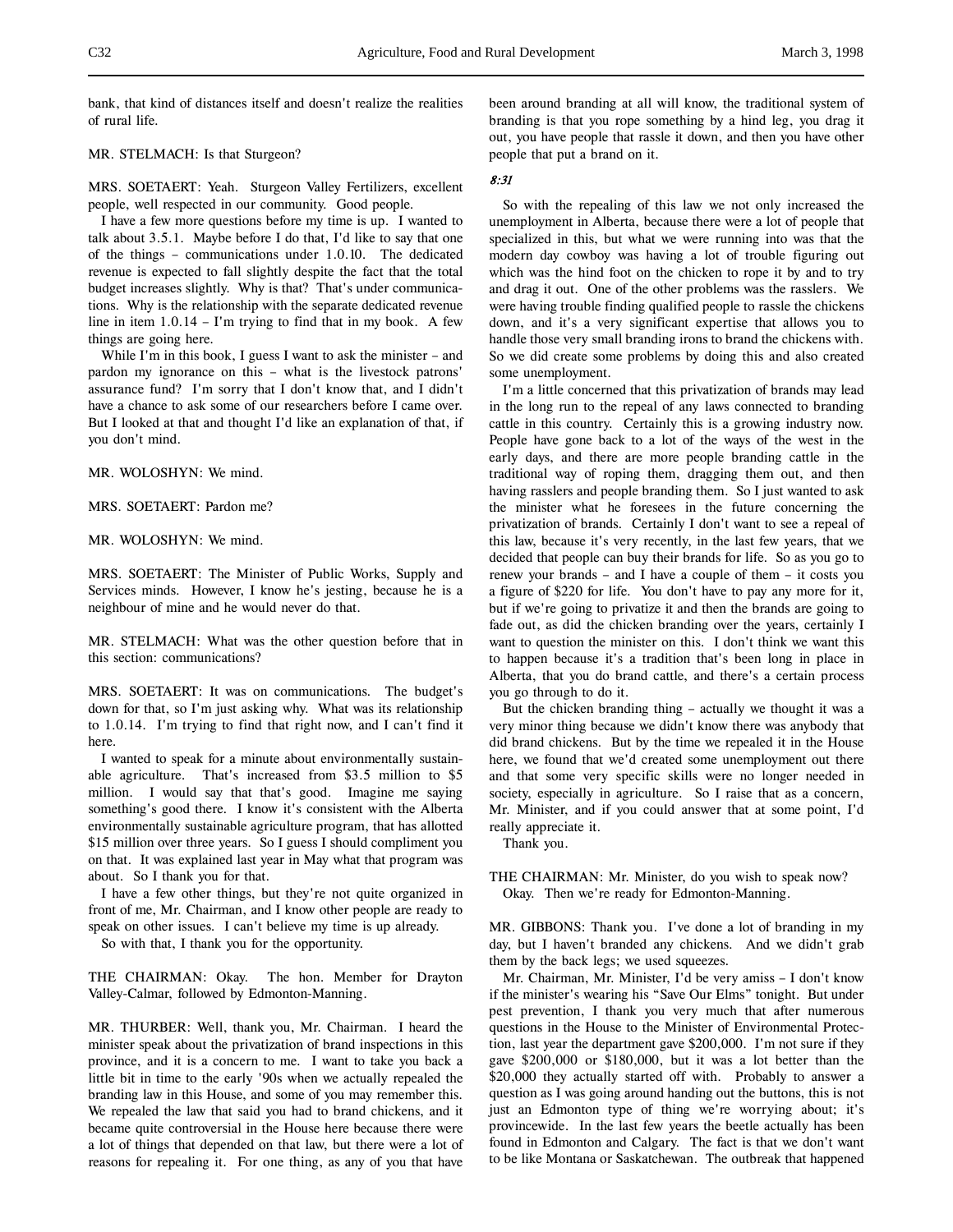in the past year in Saskatchewan was very big, and there are actually people working in provincial government departments who used to work for Saskatchewan that were very surprised when I told them of the outbreak there. But as to the question: does this budget include assistance to municipalities that are working to prevent Dutch elm disease?

My next one is actually under the processing industry, and that's food processing development centres. This is a \$1.3 million budget, similar to last year. My question to you, Mr. Minister. Noting the slight increase to the revenue, is there any further scope to increase revenue, as this is a partnership with industry?

Through the Agriculture Value-Added Engineering Centre and the Food Processing Development Centre, partner with industry to conduct research, produce information, and encourage the adoption of new or better value added processes.

Is the agriculture value-added centre that was set up with a \$35 million lump sum in December '96 now in operation? Is it now entirely arm's length from the government, or are any operating expenses budgeted in the '98-99 budget? If so, under which line are they included? I note that a December '96 news release said it was out there.

Under 3.4.4, food quality, my question to you, Mr. Minister, is: why is dedicated revenue expected to decline by nearly \$200,000 to only one-fifth of last year's? Isn't the intention to let industry make a larger contribution where possible? That's the next question to that. Is the reduction in revenue related to business plan goal 7, which states:

Subject to successful negotiations with federal and municipal government, transfer the responsibility for provincial food inspection to a Federal/Provincial Corporation.

Then I'd like to bring up and ask questions under 3.5, marketing services, administrative support. More than one-quarter of the total budget is being spent on administrative support. My question to you is: why is this? How much money is spent on promotional trips? Now, under the same area:

Advocate changes to marketing, handling and transportation operations to achieve cost reductions to farmers, accountability and efficiency.

Do costs for this work come from 3.5.1? Further to that, what actual plans are under way to improve transportation? Under 3.5.1 also, one of the questions I've marked under the line section here is: is one of the costs in this subprogram for provincial government participation in the national review of transportation of grain?

I'd be very remiss if I didn't ask another question. Is there something moving back and forth between transportation and agriculture to help municipal regions; that is, to generate revenue for secondary roads and so on? That is really one of the main things I'm hearing out in the country area: the fact that we don't have the elevators anymore; we don't have the railroad spurs going into certain areas. You know, the average farmer out there is a taxpayer. Are we regaining enough money of any other type, or can we generate some other kind of revenue to help on these secondary roads?

Is the government reviewing the planned closure of railway lines? I think there were meetings in the legislative House today with what's happening down in southern Alberta, Claresholm and that, with the CP closing down. With my farm background it means there's got to be a big expenditure out there on what's happening there. Might it be cheaper to leave some of the lines in? One of the things I was hearing when I was at the AUMA conference and the AAMD and C is the fact that if we are shutting down and pulling out the rail spurs, is it not better for future planning maybe to keep them instead of just selling them off? Maybe that's something you could negotiate with the

national – leasing them out but with the futuristic view that we might have to go back to that mode of transportation in the future.

Livestock marketing services under 3.5.4. There are a couple of items in there. In the budget debate last year we noted that the dedicated revenue exceeded costs by \$1 million. Yet this year net revenue is more than half, from \$7.5 million to \$3.5 million, and the net expenses are budgeted at \$1.7 million. Is the projected decrease in net revenue due to plans to privatize livestock brand inspection? That goes back to our Member for Drayton Valley-Calmar. Why have the gross expenses only declined by \$l.3 million when the revenue declined by nearly \$4 million? Then finally on this one: are there plans to increase revenue from other aspects of livestock marketing services?

8:41

Under program 4, field services, amortizing of capital assets, regional advisory services. This area here increased \$l.2 million, 8 percent compared to the '97-98 budget. What is the reason for the increase? What specific services are being increased?

Then under the business plan goal 2, which refers to "the results of the highly positive 1997 survey of district offices' services," we're pleased that the survey indicates satisfaction, but were there any critical observations that resulted from the survey, and are these being acted upon?

Now, one of the things that I want to ask and that I bring up in other ministries, in Environmental Protection, is: has the department considered providing advice for agroforestry? This can be anywhere from our loss program out there to putting windrows in on poor land, where we can think about teaching and educating that poplars are not necessarily a weed anymore in some cases and actually training and putting out pamphlets to let them know there is a market out there so they're not being dealt with by shady people.

Then down to the fact of select logging. Select logging is an item that I looked into and actually researched a lot prior to picking somebody to do my own land. There again, maybe it's between your department and Environmental Protection, but why do we have people that wait until the gravel trucks aren't moving anymore and all of a sudden they jump into another business? What they do to the land and what they do to the different areas is very scary. Myself, I went through nine different contractors. I traipsed between Drayton Valley and Smoky Lake to pick the one person that I thought was very capable of doing it. We have to educate. We have to make sure that departments still have the booklets out there and that somebody like myself is able to go in there and pick up those books.

So I think the woodlot or agricultural forestry development is a very big portion, and I'm asking you whether or not that is part of your ministry. I also asked that last week. You can check with the Minister of Environmental Protection. I really, really think this is something where we can actually be there helping people out, due to the fact that we don't want forest fires but we want to educate people and so on.

I'm going to leave this, Mr. Chairman, and turn it over to anybody else that's going to speak.

THE CHAIRMAN: The hon. Member for Little Bow, followed by Edmonton-Gold Bar.

MR. McFARLAND: Thank you, Mr. Chairman, and welcome to the minister for this evening's estimates. Mr. Minister, I had a number of questions I wanted to ask and maybe a couple of suggestions, if I could make them at this point in time in your discussions, to share with some of your colleagues in Executive Council.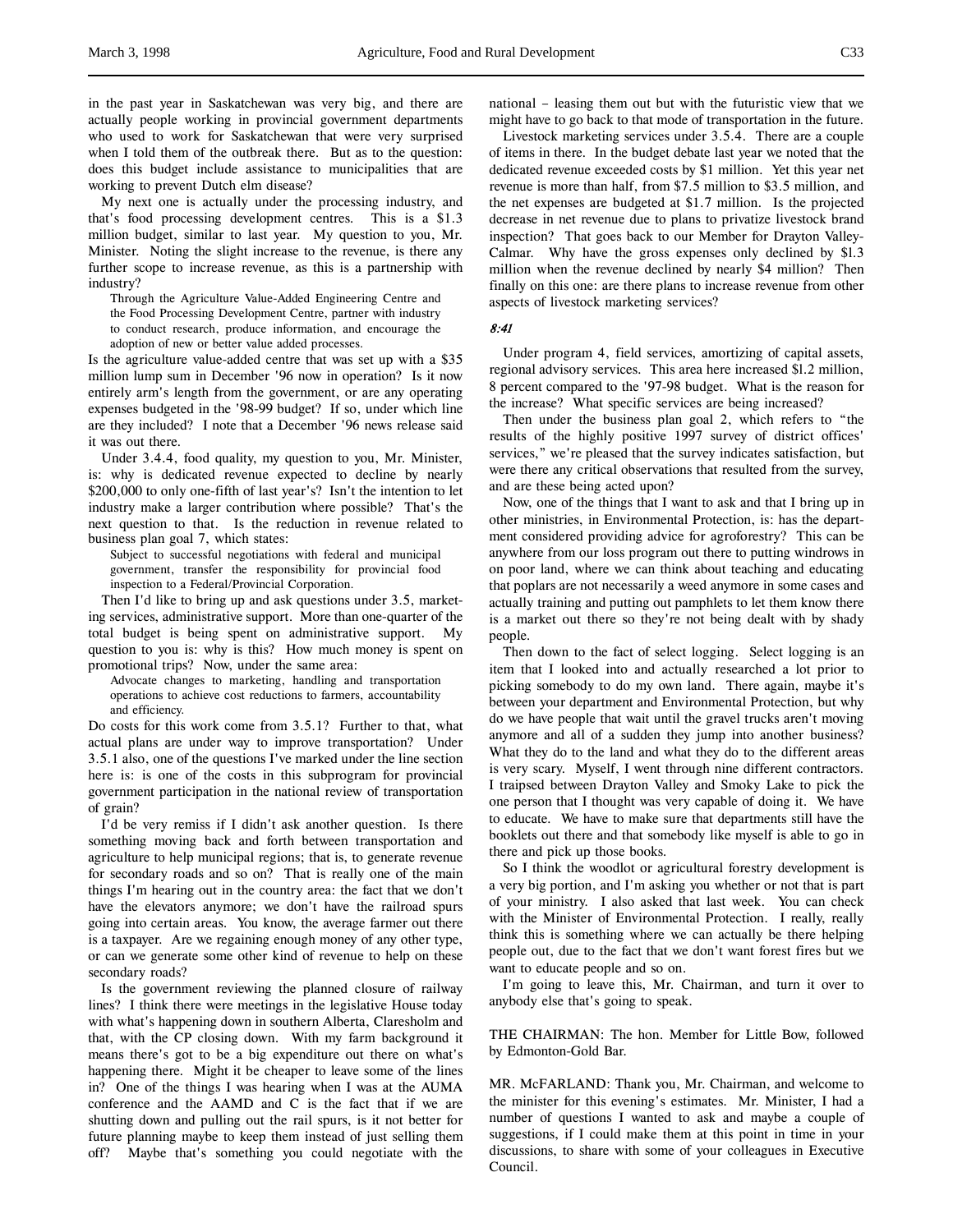The first one dealt with the Alberta Wheat Pool. As you're aware – and it's been mentioned before tonight – many of their locations are being rationalized, closed down, and totally eliminated in many of our areas. Would it be appropriate for you or some of your department staff to contact the Alberta Wheat Pool on behalf of many of the farmers, not just in my riding but in many of the other ridings that have lost services, and ask if they would undertake at strategic locations to leave some of the scales intact when they're bulldozing the elevators? If they could work co-operatively with the community and leave the scale, I'm sure the agricultural community would be more than happy to come in and put a small scale house over top to protect the beams and enable all the users – the producers, secondary processors, alfalfa pelletizers, hay producers – to have a place where they could now at least weigh some trucks, some grain, and some of the produce in and out. Currently some are going to have to travel on average, I would guess, 40 to 50 miles to have the same service.

At the same time, I've been approached by the town of Vauxhall, which, as you're aware, is the potato capital of Alberta. They're subject to possible closure of a CP short line, partially due, I suspect, to volume, according to the CP anyway, and partially because of weight and speed restrictions because it is a light rail short line. They've asked if both yourself and perhaps the Minister of Municipal Affairs and Transportation and Utilities could undertake a study that would compare the costs to actually through a commission purchase such a short line and operate it for the benefit of the producers again but more so for the secondary processing industry in the potato sector.

They have presently one processor who ships, I believe, 25 semi loads a week of produce down to Taber simply because they can't get cars allotted on the short line. Their feeling is that if they could partner up with the grain companies, with some of the processors and the producers themselves and if then, as an example, they could purchase that short line and a locomotive for \$5 million – and this is where they're asking if you and the Minister of Transportation and Utilities could perhaps do a costbenefit analysis – what would be the difference or what would be the advantage to purchasing the short line through a commission and operating it as opposed to putting \$5 million into highway construction or, in their case, perhaps putting as many as I believe 100 or 120 Super Bs a day equivalent to move the same process that moves out just from that one community on the rail? I thought that was a valid request. It wasn't asking us for money, but they need the wherewithal to do this cost-benefit analysis. Again, I don't know if you have the capability in the department, but if not, I'd ask that you work with Transportation and Utilities.

Thirdly, I know the Member for Spruce Grove-Sturgeon-St. Albert mentioned that there'd been some resolutions put forward possibly requesting that the province take over secondary roads, but I would really hope we'd take a gentle look at that one. I can understand where many of the municipalities are coming from in terms of cost sharing and their 25 percent affordability, those kinds of things. But I really personally wouldn't look forward to the day when we start getting lobbied for each and every secondary road throughout our riding, and then depending on population densities and the politics involved and all the other good things, is that the best way to decide where our secondary roads go? I'm not suggesting for a minute that if you're not in government, you don't get roads, but I know that sometimes there are pressures that aren't really understood either, whether you're around a large urban centre with lots of acreages. If you've got sheer numbers dictating where the secondaries go, I think ultimately a lot of the people in the really rural parts of Alberta would be the losers if we went to that. So I ask you just to share those comments along

with the comments the Member for Spruce Grove-Sturgeon-St. Albert brought forward.

### 8:51

Fourthly, Mr. Minister, when we're dealing with water quality – and I know that your department and the department of environment have been very involved in some of the work that has been done, particularly as a result of the CASA report we've got a unique situation. I don't know if your help in working with some of your colleagues could help address this, but with the elimination of funding under the rural water program, again falling under Transportation and Utilities, we've had a large number of carryover projects from I believe it's five years ago, when the funding basically dried up.

This is one that I feel is a very unique situation. We have a group called the north hill water users, and they're in a shallow groundwater area in the south part of the county of Lethbridge, not to be confused with the north county water association. These folks have committed themselves to 50 percent of the cost of an \$8 million project, but they can't find anyone to partner with. They attempted under your direction and other ministers' directions to approach the county of Lethbridge under the Canada/Alberta infrastructure program and were basically turned down because the county's main priorities were road construction. Transportation and Utilities have been unable to help because they don't have money in their program, but with the whole water quality issue in that feedlot area and associated areas, could you provide us with any direction to try to push them along in terms of matching up their \$4 million? Not too many groups in Alberta can stand up today and say they've got 50 percent in hand. These folks are getting a little bit frustrated. They're hauling water year-round. Those that are lucky enough to fill a reservoir off an irrigation canal can do so during the warm parts of the year, but for the rest of the winter they're in a bind.

The second last question, Mr. Minister, is related to intensive livestock operations and even to my question to you today in question period. Over the past few months there have been many discussions and a lot of meetings across the province, particularly in our part of the province, to do with the whole idea of intensive livestock operations: how they are going to work themselves out in terms of manure management, codes of practice, and developments. When I went through your budget, I didn't see anything specifically targeted to this area, so if you could identify where the funds for these issues that you were talking about earlier today on intensive livestock management are and how and where this money will come from in your department, I'd very much appreciate that.

I believe I've saved the last one, Mr. Minister. I believe it will be five days from now, although that's not a working day – I wondered if you could undertake to . . . [interjection] A working day for your staff; I'm sorry. I know that after the Member for Spruce Grove-Sturgeon-St. Albert goes to church, she spends the rest of the time in the constituency office returning phone calls. But perhaps on March 6, the Friday, which usually is a casual Friday in a lot of the offices, which perhaps would be more appropriate than the 9th, your staff in the department could have a special day to recognize their chief executive officer – I think he's called the deputy minister – for having achieved a very special day in his lifetime.

MRS. SOETAERT: Is he having a birthday?

MR. McFARLAND: Well, I'm not sure if it's a birthday.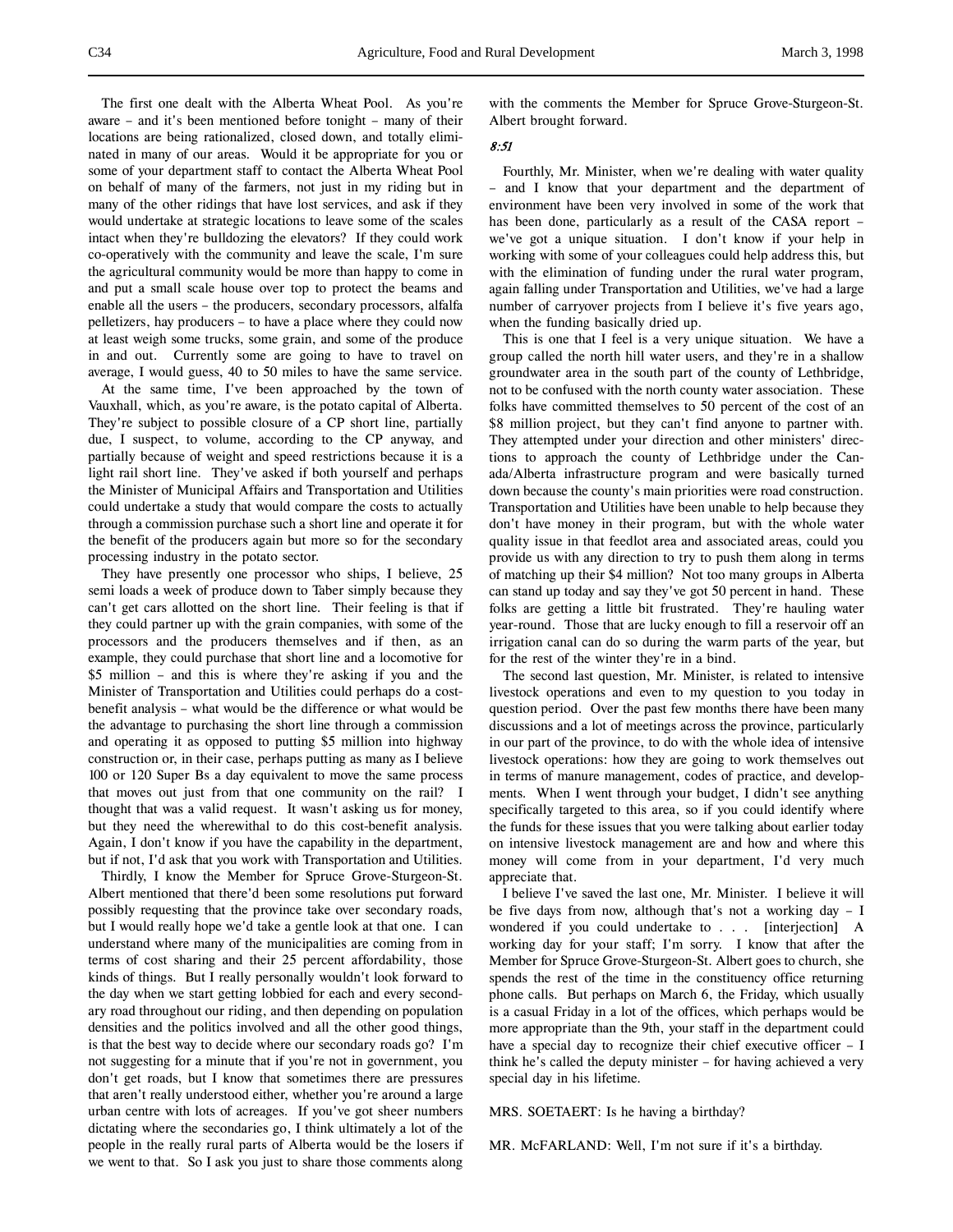MRS. SOETAERT: Or an anniversary?

MR. McFARLAND: No. It's probably one of those things that's kind of like a belly button. You know, there's only one, and after that the rest are useless. So it might be a birthday.

So, Mr. Minister, I thank you for that. Spruce Grove-Sturgeon-St. Albert, thank you for the good comment on the ASB resolutions.

### THE CHAIRMAN: The hon. Member for Edmonton-Gold Bar.

MR. MacDONALD: Thank you, Mr. Chairman. It's a pleasure to rise this evening and talk about Agriculture, Food and Rural Development estimates. Last year I had the pleasure of asking a few questions to the hon. minister of agriculture, and he and his staff were very gracious in the time of their replies.

Primary agricultural production in Alberta is the largest renewable resource-based industry that we have or ever will have, and sometimes we forget about this. As the province becomes more urbanized, we forget exactly the role agriculture plays in this province. Secondary processing, including food and beverage processing, is Alberta's largest manufacturing sector, and we all know that the manufacturing sector is growing in leaps and bounds in this province. But once again I have to emphasize, Mr. Chairman, how often we forget about the role of agriculture. There have been many, many changes in the province, but one of the problems I see – and we talked about it briefly last year – is the loss of good quality agricultural land. The hon. Member for Vegreville-Viking, the minister of agriculture, also addressed this, and I'm going to quote him.

We're losing a considerable amount to urban sprawl, and we're going to need the co-operation of this Assembly to ensure that for every inch of black soil used for purposes other than agriculture, we have some very good reason for that.

This is our largest resource. It's going to be here for our grandchildren, long after the oil wells are depleted and cemented in and, hopefully, farmed over. Between this and tourism, this is the future of the province, and if in any way I can help the current minister of agriculture or anyone in the future protect our farmland – you drive through the country, the rural areas, and you see. I worry about the pulverization of the soil. We have larger and larger machines, larger and larger cultivators. It's economies of scale, and I wonder about that. You know, I'm not advocating that we go back to horses and smaller cultivators, nothing like that, but we have to be very, very careful, because it's not two generations ago when a lot of the soil here blew away. We do not want to see this happen again, and I would like to hear about any initiatives the minister is doing to protect good quality agricultural land. There is no item in the business plan goals that refers directly to the protection of good quality land, and Alberta Liberals support the protection of good quality agricultural land and hope the minister will soon come forward with ideas so that we can co-operate with him.

Business plan goal 6 talks about well site reclamation programs. Now, some of the hon. members in this group here represent areas where the oil industry has been existing since immediately after the Second World War, 1948, 1950, and in these areas the wells are going out of production. This is a very, very important program. I know we had a person from the Canadian Association of Petroleum Producers come and address our caucus. They came with a large map of the province, and it had each oil well identified on it. The dots were in red, and there were parts of the province that were just red. Now, red is a Liberal colour, but these were oil wells. They weren't Liberal polls; it's unfortunate. This is a program that must be looked at.

As I understand, they're going to "in partnership with Environ-

mental Protection . . . develop and implement an efficient, self directed Wellsite Reclamation Program." I need to know from the minister how this will be achieved. Is the Alberta Energy and Utilities Board a partner in implementing this program? I have some concerns about self-monitoring. It doesn't seem to be satisfactory, and the hon. Member for Edmonton-Ellerslie has asked continually this session questions of the minister of environment regarding this issue. She has many valid concerns about self-monitoring, and I think the minister of agriculture should work with the minister of environment and make sure the reclamation of these well sites is done in a manner that is not in the future going to take this land out of agricultural production.

There was a recently published study entitled Agricultural Impacts on Water Quality in Alberta: An Initial Agreement. This is a good start, this program. It showed that streams and groundwater are being contaminated by agriculture. I believe there were 11 recommendations from the study. I think we should talk a minute about these. The recommendations were to educate farmers on better management practices, continue research to evaluate the effectiveness of current agricultural practices, study the effect of pesticides in water on the growth of irrigated crops, find out more about the specific sources of contaminants and how they move in the groundwater and surface water, examine the effects of water contaminants on human health, establish a longterm integrated water quality monitoring program to assess the impacts of agriculture on water quality. There's much work to be done here, and I'm keen to see how this study is analyzed further by the minister's department.

#### 9:01

Now, getting on to the estimates themselves, I've been going through these and I do have some questions. In program 1, line 1.0.5, surface rights and land compensation boards, what are the administrative costs of these boards? How many people sit on them, and who are they? I'm curious about this. This is a \$2 million item, and I'm just curious about the administrative costs of this particular program.

Jumping over to program 3, support for production, processing, and marketing, reference line 3.2.6, research support. What research is going on here? I noticed in a column elsewhere there is a research budget of well over a million dollars. Whenever we think of research in agriculture, automatically Dolly, the Scottish sheep, comes to mind. I don't know why, but this is a significant animal. I understand from what I read there's also a holstein calf in the midwest of America that was created the same way. I'm wondering what sort of research support the minister has got going in his department here. What are we doing with this? Is it genetic research? I'm very curious about this, because we have to eventually in this House decide what direction we're going in. I know down by Olds there's some extensive work going on, but I do not know of any work that involves the minister of agriculture or his department, and I'm quite curious about this.

Now, also in the same program, processing industry, industry development, 3.4.2, this amount, 1 million plus dollars. This industry development, is this a subsidy to industry? What exactly is this? If the minister or his staff could tell me, I would be grateful. Above that I see line 3.3.7 in plant industry, new crop development, and this is something I would encourage for the minister and the officials in his department. I think a good place to spend tax dollars is on the development of new and improved crops. This is a very good idea. [interjections] Well, that's his business.

I want to talk about the 4-H club. Believe it or not, 50 percent of the candidates that are after the Liberal leadership are 4-H club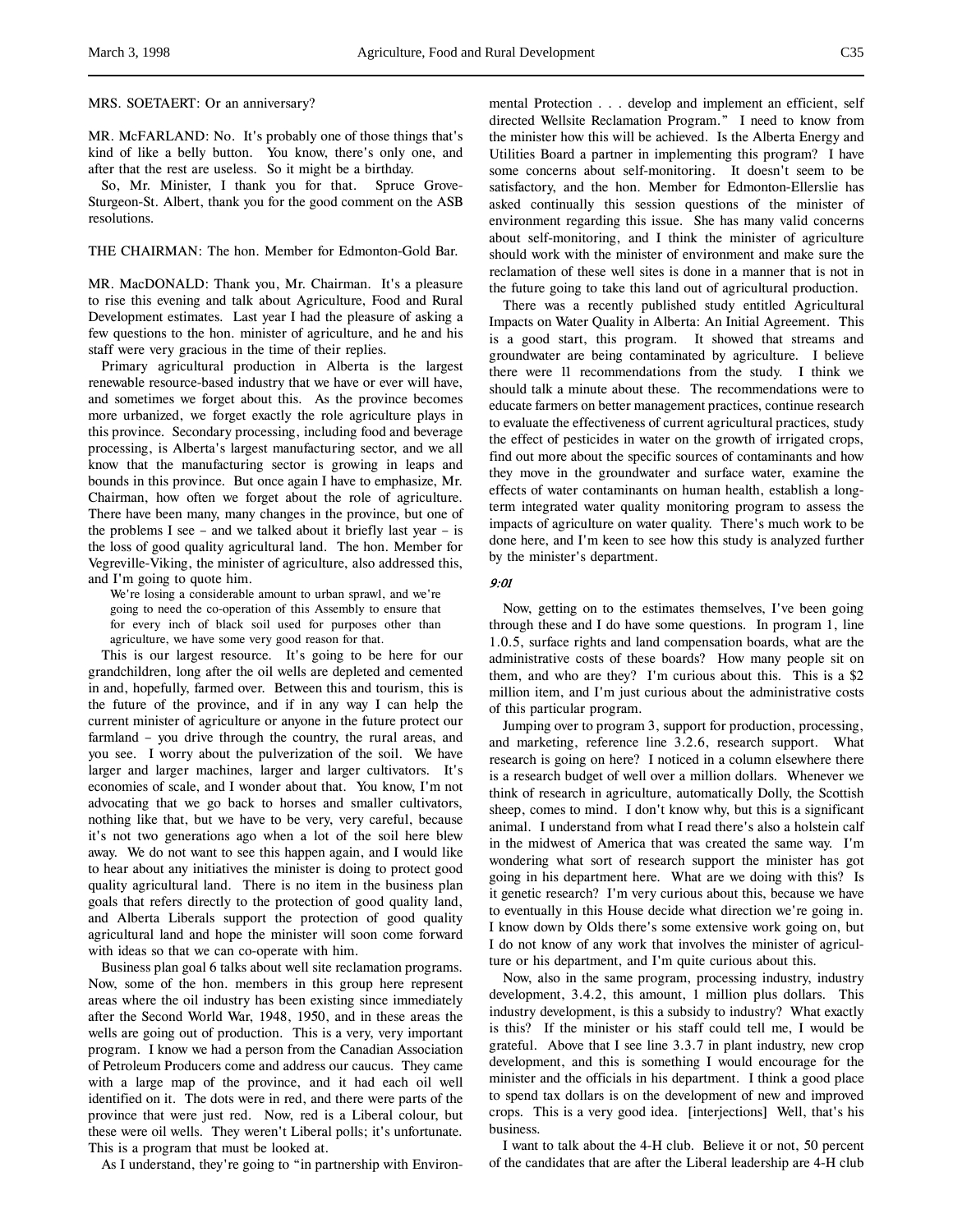members. The first public speech they made in their lives was in a 4-H club public speaking forum. Over 50 percent. It may astonish the Member for Little Bow, but there are five members of this caucus . . .

#### MR. GIBBONS: Six.

MR. MacDONALD: Six members. Excuse me. I was corrected by the hon. Member for Edmonton-Manning. There are six members of this caucus that have a background in 4-H. Any time I see a small, modest increase in the 4-H club budget, I am pleased.

Now, getting down to program 4, line 4.4.2, grazing reserves, there seems to be a difference in numbers from last year to this year, and I would like to know why. What's going on here with the increase in the expense of that?

Over in program 6, agriculture insurance and lending assistance, farm income disaster, it looks like you're going to spend a significantly higher amount of money this year, \$13 million. Is this because of the heavy rain in the Peace River district? We all know, and many members on both sides of the House have talked about this, a lot of the farmers in Peace River are having difficulty making ends meet. I would like to know if this allocation of funds is going in their direction or where it's going.

Crop insurance has \$60 million allocated here, and last year there was significantly more. Why is it less? We all know that El Niño is causing a great deal of trouble with our worldwide weather patterns. So far we've had a wonderful winter in this city, but a lot of the soil conditions out in the rural areas, from what I understand from various members in this House, are very dry. I'm curious if there has been any thought put into this reduction. Hopefully we're not going to need this money, but this seems to be an unusually odd year as far as weather patterns.

Now, getting on to the business plan, the summary on page 54, the highlights for 1998-99. "Increase marketing choices for Alberta's farmers for all commodities." Well, that's a fine sentence, but in light of the fact that the hog processing industry in this city and in the northern end of the province is no longer a viable economic enterprise, I would like to know how the minister and his department plan to achieve an increase in marketing choices for Alberta farmers. Now, we all know that this time last year, whether it was a price premium from Fletcher's in Red Deer or Maple Leaf Foods here in Edmonton, hog farmers enjoyed over \$3 million extra in price premiums for their hogs. This winter they're certainly not getting that, and prices, I understand, have gone down. I would like the minister's comments on this, please.

Now, going down a little further, another highlight is to "continue to work with the management of AVAC Ltd. to encourage the long-term growth and development of the agri-food and fibre sector." Are the department and the minister directly involved in the enterprise out southeast of the city here where we're going to convert straw to paper? I see this on the news, I read about this in the media, and I think it's a fine idea. We all know that as the grain crops are harvested, the straw goes out the back of the combine and a lot of times it's not used. We all know that the forests here are very sensitive to logging operations. If we could use this as a developing industry not only to save our forests but to have another product from the farm, I think it's a very, very good idea. I haven't heard too much about it lately, but if the minister could fill in myself and other members of this House who have an interest in this, I would be very, very grateful.

## 9:11

Further along here in the highlights for 1998-99, I note a program for beginning farmers. Now, this program is "to assist more new farmers to enter the industry, become viable and increase primary production in Alberta." What is this program about, and how much does the minister figure it will cost? Is it going to be for the purchase of land or equipment? I'm very curious about this, and if he could answer this question, Mr. Chairman, I would be very, very grateful.

Now, the next highlight here is to "examine alternative means of delivering the Farm Fuel Distribution Allowance, including a review of potential misuse of the program." I would like to get from the minister and his department a solid indication if there has been misuse of this program in the past. How has it been misused? How much money is it costing the taxpayers? The Provincial Treasurer, I'm sure, would be interested in saving money, and if this program is being abused, let's hear about it, because obviously if you're going to have a review you must have some suspicions of abuse of this. I'm very curious about this. We all hear about – I don't know if you call it purple fuel or not, but certainly it would be interesting to hear about this in the interest of prudent spending of taxpayers' dollars.

My colleague from Spruce Grove-Sturgeon-St. Albert talked about the patrons' associations, and the highlight here is to "continue to work with Patrons' Associations to convert all Provincial Grazing Reserves to grazing management agreements by December 31" at the end of this year. What exactly is this program, and why are we converting here? Whenever I see this, my suspicions are aroused and I think: is this some form of privatization that I know nothing about? If you, Mr. Minister, or your department officials would be kind enough to guide a guy on that, I would be very, very grateful.

The agricultural sector is, as I said before, very, very important, and I encourage the minister, as I said before, to please look after and be a good steward of the soil so that this industry will be here two, four, six generations from now.

With those comments and those questions I anxiously await the minister of agriculture's response, be it tonight or in a letter later on. Thank you.

THE CHAIRMAN: The hon. Member for West Yellowhead.

MR. STRANG: Thank you, Mr. Chairman. My questions tonight are related to page 51. As you realize, a lot of my area is in the green zone, but I do have some east of my constituency that is in the white zone. A lot of times I get a lot of complaints on wildlife damage, but looking at the budget on 6.0.4, which is on page 51 of the estimates, the wildlife damage is virtually doubled for 1998-99. I was just wondering if the minister now is realizing that especially in the white zone there have been a lot of problems, and also, like I've stated, in my area I've got quite a bit of green area, and there is quite a bit of a problem there.

The other question. A lot of this wildlife and wildlife movement is under federal jurisdiction too, and I'm just wondering if there's any possibility that we can get any cost sharing on this, because I think it's important that it's for all of Canada.

If you could answer those few questions for me, I would certainly appreciate it. Thank you.

THE CHAIRMAN: Mr. Minister, do you want to speak now?

MR. STELMACH: I might as well try to capture everything.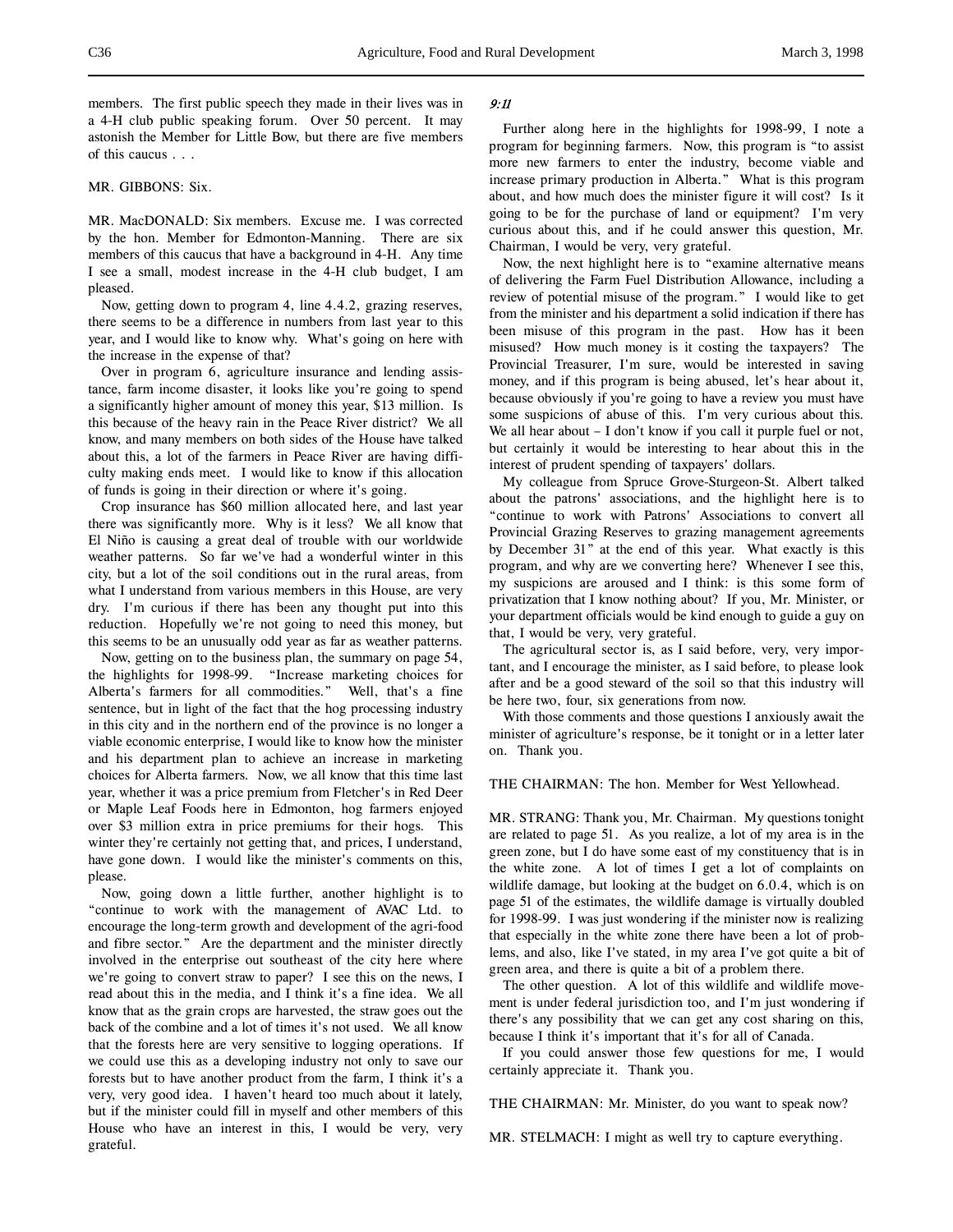#### THE CHAIRMAN: Okay.

The hon. Member for Spruce Grove-Sturgeon-St. Albert.

MRS. SOETAERT: Thank you very much, Mr. Chairman. I had a few more questions for the minister, if I may. One of the things I had brought up earlier is the changing of the Municipal Government Act. The Member for Edmonton-Gold Bar had referred to it: the amount of acreages developed on good farmland. It seems like right now there is no consistent policy across the province. If you apply to a county or an MD and you want an acreage cut out of an 80-acre piece and then you want another acreage cut out of it, it seems like you can get it if you talk to the right people. I think I'd appreciate some consistency and some guidelines rather than just a hodgepodge across the province, because that's certainly what I have seen in my neck of the woods. It concerns me, because there are all kinds of acreages on the best farmland in this province, which I have indicated is in my constituency of course.

I appreciate the Member for Little Bow bringing up intensive livestock operations. I meant to bring that up as well. I'm wondering if the minister can respond to an issue in Thorhild. I don't know if those are rumours or if it really is happening that a huge intensive hog operation is coming to Thorhild. I don't know if that's true. There have been farmers phoning me very concerned about it. If it is going up there, what's the county of Thorhild doing about, you know, controlling the smell and the whole bit, all the things that come with intensive livestock operations.

I was visiting Olds College at one point this year and had a very brief tour and met with some people there, and I was most impressed. One of the things they're doing is looking at waste management. I'm wondering: is that under your domain or is that under Advanced Ed? What kind of partnerships do you have with Olds College? There are a few others. Fairview College, I believe. I guess I'd ask what role the department plays in that.

I heard earlier about the codes of practice, and my limited understanding of that is that it's out there for farmers to follow, but there are no teeth to it. They can choose to follow that code of practice, but really if they don't, there are no repercussions. So are you looking at legislating that, or how do you implement that? I'd appreciate some information on that.

I, too, as I was browsing through, saw more money spent on 4-H. Is this because there's a rise in 4-H members? And do we give per 4-H member for pledging 4-H'ers? I know the minister is interested in knowing that both of my kids won their public speaking contests the other night. Don't know where they get that from. Their mother was in the background cheering. I must say that I want to right here endorse the wonderful program that 4-H is. Many of us in here know that our first speeches were made because a leader forced us to make a speech many years ago, and for that I am ever so grateful.

I know that the Member for Drayton Valley-Calmar is in the middle of doing some – I'm looking for my page here. There we go: public lands, grazing reserves. I see that the revenues slightly exceed the expenses. This whole issue, I know, is very complicated, very complex, and we have people on all sides of this. I am just learning, so I'm asking kind of general questions just so my knowledge of this improves. And I know you're going to explain the revolving fund to me. I see that you have decided to spend money on this review the Member for Drayton Valley-Calmar is doing. Are the meetings going to be published? Will they be around the province? I'm sure they will be. The report of the meetings: when's that going to be published? Will there be any more opportunity for public comment on the preliminary report? I think that would be appreciated.

## 9:21

Some concerns were expressed last year about responsibility for long-term decisions on public lands as shared with Alberta Environmental Protection, but it is being conducted by Alberta Agriculture. That communication, I appreciate that. Do you assign someone from your department that actually works with the department of environment? I'd appreciate an explanation of that just because the workings of the department are interesting to me. Always being on a learning curve, I appreciate your comments on that.

I see the \$900,000 spent last year on capital investment for public lands management. What is the \$500,000 required for this year?

Program 5, agriculture research assistance. It's fairly constant at about \$8 million. I think that ties in with the Olds question. I know Olds was trying to get some private industry involved in some of their work and projects. I guess I'm interested in that. There's the agriculture research here in the city too. What kind of projects are they involved with? I know they've done a lot of good work here. I know some people who have worked there. I'd just be interested in knowing what's happening right here in the capital city.

Business plan, goal 4: "Conduct industry-driven analytical research to identify neutraceutical opportunities for potential Alberta products" – I can't even say that word, neutraceutical; I guess I don't even know what that means so maybe the minister could explain that one to me – and "facilitate the development and commercialization of plant biotechnology in Alberta." Now, is this part of the work that's being done at the Agricultural Research Institute? Could you maybe expand on some of their successful achievements and maybe some things they tried that weren't successful. I'm just interested in what's going on. Is there no dedicated revenue obtained by the Agricultural Research Institute, and will there be provision for industry to share costs in the future? If they're going to be benefiting from it, then are they going to be sharing the costs in the future?

Under program 6, agriculture insurance and lending assistance, there's an increase from \$17 million last year to over \$27 million, as I understand it, unless I read it wrong? Does this represent new additional lending? Does lending assistance include government payment to meet the difference between the current interest rates and subsidized lending rate given through the Agriculture Financial Services Corporation? Does the increase indicate that the government expects market interest rates to increase substantially?

I don't know how anyone even gets into farming unless they buy into their parents' operation. I'm not familiar with all the lending programs that are available to them. Is that within your department? What is out there for new farmers? I had one farmer call me, and he said: you know, if I want to expand my operation by 600 sows, I can get a government loan, but if I only want to expand by 200, then I can't. So that criteria and what qualifies borrowing and lending within the department I would appreciate.

Quite honestly the cost of new equipment nowadays is just prohibitive, though I hate to criticize that. That's how my father made a living, selling farm equipment, and I appreciate that he did. I guess if I could get some answers to some of that. Some of your answers may trigger more questions for me, but I've kind of hit most of the ones I want to. I don't know if my other colleagues had a few more.

I really appreciate that the minister has given us ample opportunity to ask several questions, much better than other departments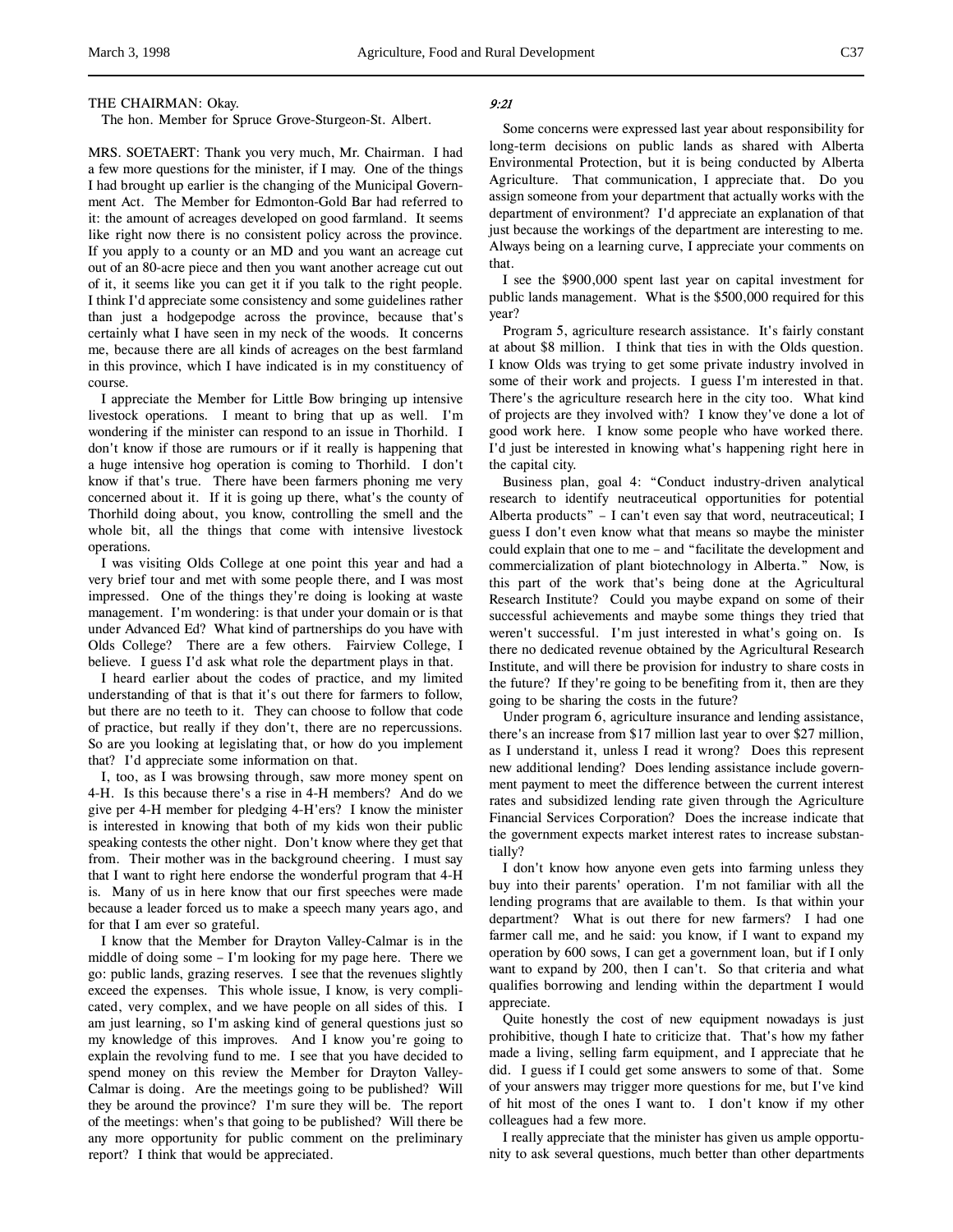I've been in. Even though your people upstairs may be saying, "Speak a little, please, Mr. Minister," I appreciate the opportunity to get these concerns raised.

Thank you, Mr. Chairman.

THE CHAIRMAN: Calgary-Fort, followed by Edmonton-Gold Bar, followed by Olds-Didsbury-Three Hills, and then, Mr. Minister, maybe we might look forward to your comments.

The hon. Member for Calgary-Fort.

MR. CAO: Thank you, Mr. Chairman. In my constituency we have a large industrial park processing food and beverages and so on. First of all, I just want to commend the minister and his excellent staff in developing a very comprehensive plan. It contains a sound development strategy to the key sustainable economy of our province. I just want to say this. I believe this is a very ambitious program, but I think it's very feasible too. We are talking about a growth, I read in here, up to the \$10 billion, \$20 billion range within 10 years. I'm very pleased to see that you have the agridevelopment plans which contain the valueadded change from production, manufacturing, processing to marketing with this technology research supporting it, and the beauty of it all is that it'll take place within our province.

So with that, what I'd like to do now is go into detail a bit, into the plan here. First of all, on page 49 in the thick book, element 4.4, which is public lands: what's just kind of curious to me here is that this is public lands management, grazing reserves, and all of that, and I'm thinking we should make money from that. Somehow we are spending money on it. So again my curiosity on that.

Also my second group of questions here is regarding element 6.0.1. In here I notice that the lending assistance is up by almost \$10 million from the previous year. So my question is: why? On that subject matter I want to know: what volume of loans and guarantees does the AFSC commercial division expect to do in 1998-1999?

Moving a bit to another sector, regarding the AFSC income statement, there's a line there, the farm loan incentives shown on page 64 of the estimates. Why are the farm loan incentives in the '98-99 budget only half of the amount of '97-98?

Also, regarding that AFSC income statement shown on page 64, my question is why the administration expenses forecast for '97- 98 is about \$4 million higher than the budget for '97-98. I guess if the minister doesn't have time to answer tonight, then I would like to have it in writing.

Thank you very much.

### 9:31

THE CHAIRMAN: Hon. Member for Edmonton-Gold Bar, you wanted on again?

MR. MacDONALD: Thank you, Mr. Chairman. I have a few more questions for the minister this evening. On page 65, the income statement of the Alberta Agricultural Research Institute, for the beef industry development fund there's a substantial increase from one year to the next. What exactly does this development fund do? Is it for market research? Is it a program to direct consumers to beef products? Is there industry cooperation involved in this? I would be very grateful if he could explain this to me.

Also, above that, the matching grants program: there's close to \$3.5 million spent in this program. What exactly is this? Who is putting up the money, and who is getting the money? Is it the farmers? Is it the processors? What's happening with this

program? I would be very, very grateful if you could fill me in on this.

Now the business plan, Agenda for Opportunity, page 183, the key directions of the ministry. Going through this, there are several goals. Some of this is of course repeated in the budget document itself. But there are some goals in here, goal 1 in particular: "improved market access." In here it's noted that we're going to build on and support "the new open marketing system for hogs." Now, I thought we already had this. In research I've done since last summer on the hog industry in this province, I thought we had an economic incentive already, that the province of Ontario and certainly the province of Manitoba did not have, in that the hog marketing board here had been changed significantly. The producers had the opportunity to go directly to the processor of their choice, and this middle person had been eliminated. What does the department have in mind with "building on and supporting the new open marketing system for hogs"?

The hog industry has been something that I've read a lot about. I know that there's a new processing plant going to be built in southern Alberta, and eventually I would like to see one in the northern part of the province. When the Member for Grande Prairie-Smoky was minister of agriculture, he stated that there was going to be a dramatic increase in hog production, particularly in the north end of this province. I think he was talking of over 10 million head at one time, produced and processed annually.

We go on in this improved market access to talk about "feeder cattle movement between the U.S. and Canada." I would like to know if there are any studies the minister or his department officials have done regarding the movement of live cattle or dressed carcasses between this province and the country to the south. The feeder cattle movement from the U.S. into Canada is a very important movement. It's a transaction that has a lot to do with the exchange rate. We know the exchange rate and the dollar and what it means for exports. I think 78 percent of the beef processing industry in this province is foreign owned.

I'm quite concerned about this movement of feeder cattle between, well, not only Alberta. What comes to mind is Regina, where they have the satellite auction sales. In these auction sales buyers are coming from as far away as Iowa and some of the midwestern states, some of the corn belt states, to buy these cattle. Hopefully, this is not a sign that there will be no valueadded processing going on in this province in the cattle industry in the future. I realize that we've built large plants not only at the town of Brooks, Lakeside Packers, or the Cargill plant south of Calgary, but hopefully these are industries that we're not going to lose because there is just going to be literally a stampede of cattle to the American states.

Now, going on to goal 7, "improved management of the ministry's resources." At the end of this month from this document, farmers are going to have to "make use of Environment Canada's weather forecasting services as a replacement for the Ministry's Farm Weather Line Service." As I said, Mr. Chairman, this is going to be discontinued at the end of this month. Could the minister explain what savings there are to his department with the discontinuation of this service? I know there are a lot of farmers that live in remote areas, and I don't know if Environment Canada – I know I was doing some research on rainfall and rainfall patterns in this province, and I was astounded at how scarce that information is. For instance, Environment Canada to my knowledge does not have any rainfall station in St. Albert. There's one in Villeneuve at the airport, and there's one in Stony Plain but not in St. Albert. I'm curious how this program is going to work.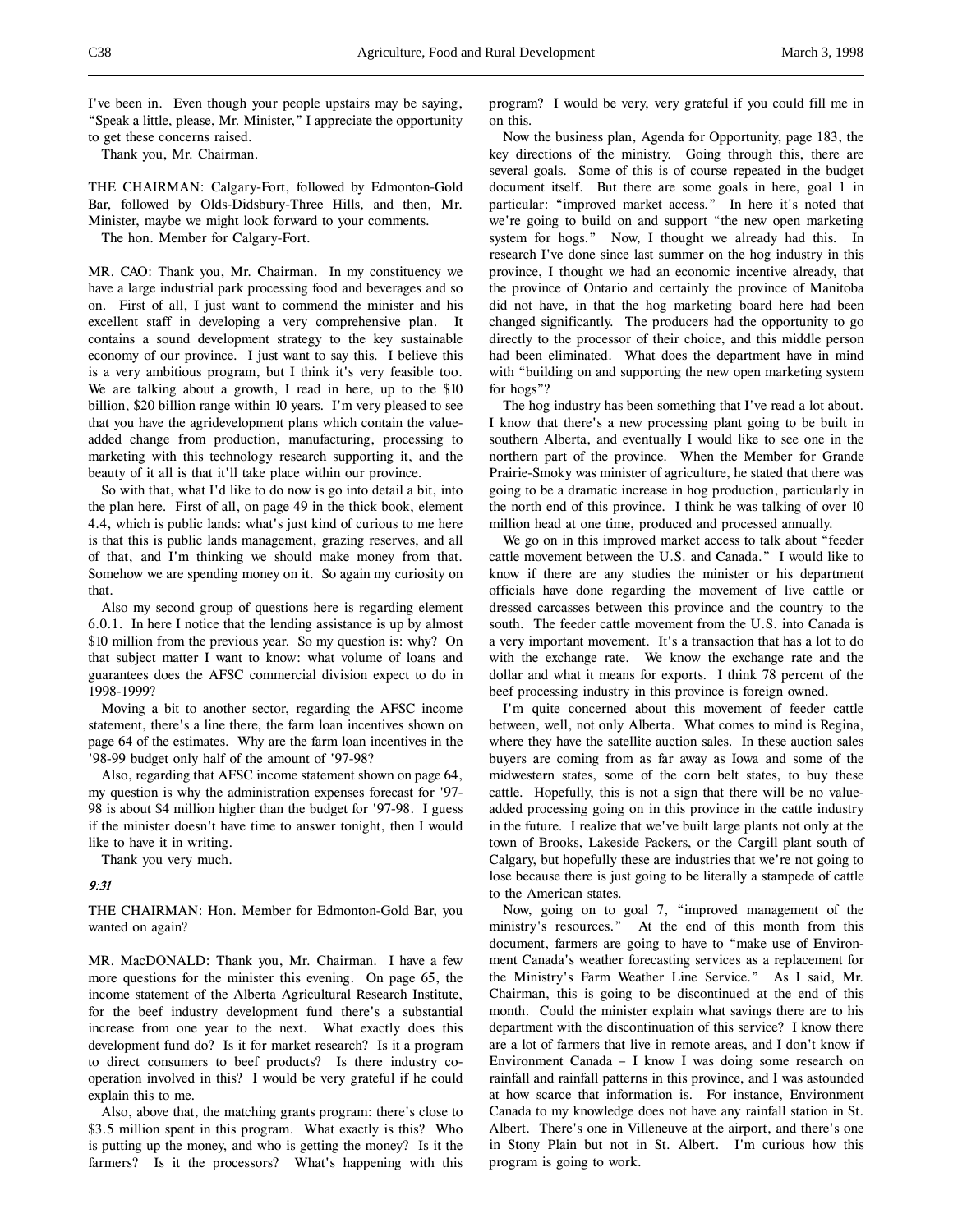Now, this is another government department that I believe is going to have computer problems at the turn of the century. Perhaps I've missed it in a fine line in the budget somewhere, but what is the 2000 computer change going to cost his department? I know in a previous department a significant sum of money had been set aside to deal with this problem. What precisely is going to be done in his department? What is going to be done with that?

With those questions, Mr. Chairman, I again anxiously await the response of the minister. Thank you.

THE CHAIRMAN: The hon. Member for Olds-Didsbury-Three Hills.

MR. MARZ: Thank you, Mr. Chairman. Many of the things that I will raise have been already raised, but I would like a little bit more clarification on them, not to waste time but to get a clearer picture. On page 51, 6.0.1, the lending assistance. I assume it's because of the disaster in the north that lending programs are being expanded. If that's not the case, I'd like an explanation of why the huge increase there.

The other one is 6.0.4, wildlife damage. It would seem that 1997-98 was one of the harshest winters we've had, and our expense that year was just over a million. Now we've experienced one of the mildest winters, and we've increased that \$1.8 million. So if you could explain that, I'd appreciate that.

### 9:41

I'm really happy to see the department undertaking a review of the code of practice. I think that will be appreciated by all Albertans, especially the industry, because the industry is having a very difficult time expanding this last year, especially in my constituency. They just are being appealed, even the small ones. I have a very small operation now that's being appealed by the public. The public is getting very militant about these hog operations. I think the industry needs some direction. That has to be provincewide direction. The municipalities need to have some direction from us as well. I think that will be appreciated.

The Olds agricultural college was mentioned earlier from across the way. I don't want to brag about that at this point in time, but they do have a composting program down there as well as other technology in place to handle manure and effluent from intensified operations of various sorts. I'd just like to pass on to the minister that they would be more than happy to work with his department. They may well be part of the solution in the future for the problems involved with the intensive livestock industry.

The minister alluded in question period today to not being able to have an army of pig police throughout the province, and I can certainly appreciate that. You also alluded, Mr. Minister, to involving municipalities through the ag services boards to be involved in this – I hesitate to use the word "enforcement" at this point in time, because I'm not sure if that's your intention. If it is, I'd like some clarification on that.

That also brings up a concern if that is the case, because on page 49 I see that the ag services boards' budget has not gone up at all. If they're going to play a role, that will need to be adjusted, I would think, to help them to afford to do that service.

The only other point I have is on page 65, quite an increase in the research grants and administered awards. I'd like some specifics on what types of programs those research grants would be going for and if that would include some of the solutions I just talked about involving the intensive agriculture industry.

Thank you.

THE CHAIRMAN: Hon. minister.

MR. STELMACH: Well, thank you, Mr. Chairman. I'll attempt to answer some of the questions that came up. For some of them I have answers right here at the desk, and others I might have to respond to in writing. The questions, of course, were very good, and I'll make every attempt to answer all of them. There's really nothing to hide in the department of agriculture. As many of the members have mentioned, this is a renewable resource with tremendous potential, and the decisions we make today, of course, are very important for not only the next generation but the generation after.

If you look at what's happening around the world, especially in the Asian countries, and take a country like Taiwan: 22 million people, about the size of Vancouver Island, a population still growing, mountainous terrain with limited agricultural production. That country will be looking to this part of the world for food production. In Japan, another country: 122 million people, only 50 percent self-sufficient in food, and that more than likely will be dropping. When we visited Japan in October, there were still signs of the Japanese using heavy-duty equipment, terracing the very steep hillsides trying to gain another few feet of additional area to grow vegetables. So there's no doubt that if we protect the environment, paying particular attention to the quality of air, water, and soil, we will be producing food.

### [Mr. Fischer in the chair]

Now, with respect to the opening remarks and the praise that was paid to the department, I'm very pleased with the attendance of our people here to ensure that we cover every aspect. The reason I didn't introduce them earlier was that I thought I needed some special permission, but the chairman says: no, you don't have to get any unanimous consent. And this chairman agrees as well. So I'm going to start from my right: Brian Manning, CEO of AFSC; our deputy, Doug Radke; at the back Mike Mylod; Larry Lyseng; Krish Krishnaswamy. Is that close enough? I always call you Krish for short. It's even more difficult than a Polish name. Also, Les Lyster, ADM; another one, Ray Bassett; Dr. Yilma Teklemariam from the AARI; and in the back Barry Mehr, ADM. So I thank those that are here to help us, and I know a few just left a little earlier.

The first question, with respect to brand inspection and our plan for livestock inspection services. I'll try and answer your question and tie it in also with the questions that came from Drayton Valley-Calmar. Our intention here is to move ahead to look at what issues will be in the future, and the very main issue coming forward is food safety. What we want to do here is not to get rid of the traditional branding, the hip brand. Those will stay forever, as long as the industry wants them. The intention is now to try and track carcasses from the table back to the source, meaning that the technology will be developed.

We have an excellent opportunity to develop that technology in the province of Alberta, and we have the opportunity to sell that technology either to American states or other provinces. We are much further ahead than some of the other provinces. As you know, in Manitoba they don't even recognize branding, and they're going to be in a situation where they're going to have to track their animals. I think if we work co-operatively with the Americans, we will have a much larger economic region and one region where we'll be able to combat some of the trade blocks that we have, especially with the European Union, where they keep insisting that with the use of growth hormones and maybe antibiotic residue, they're not allowing us to enter a very potentially huge market in the European Union.

So I feel that we are taking the right direction. The industry has certainly matured, and we will work through some of the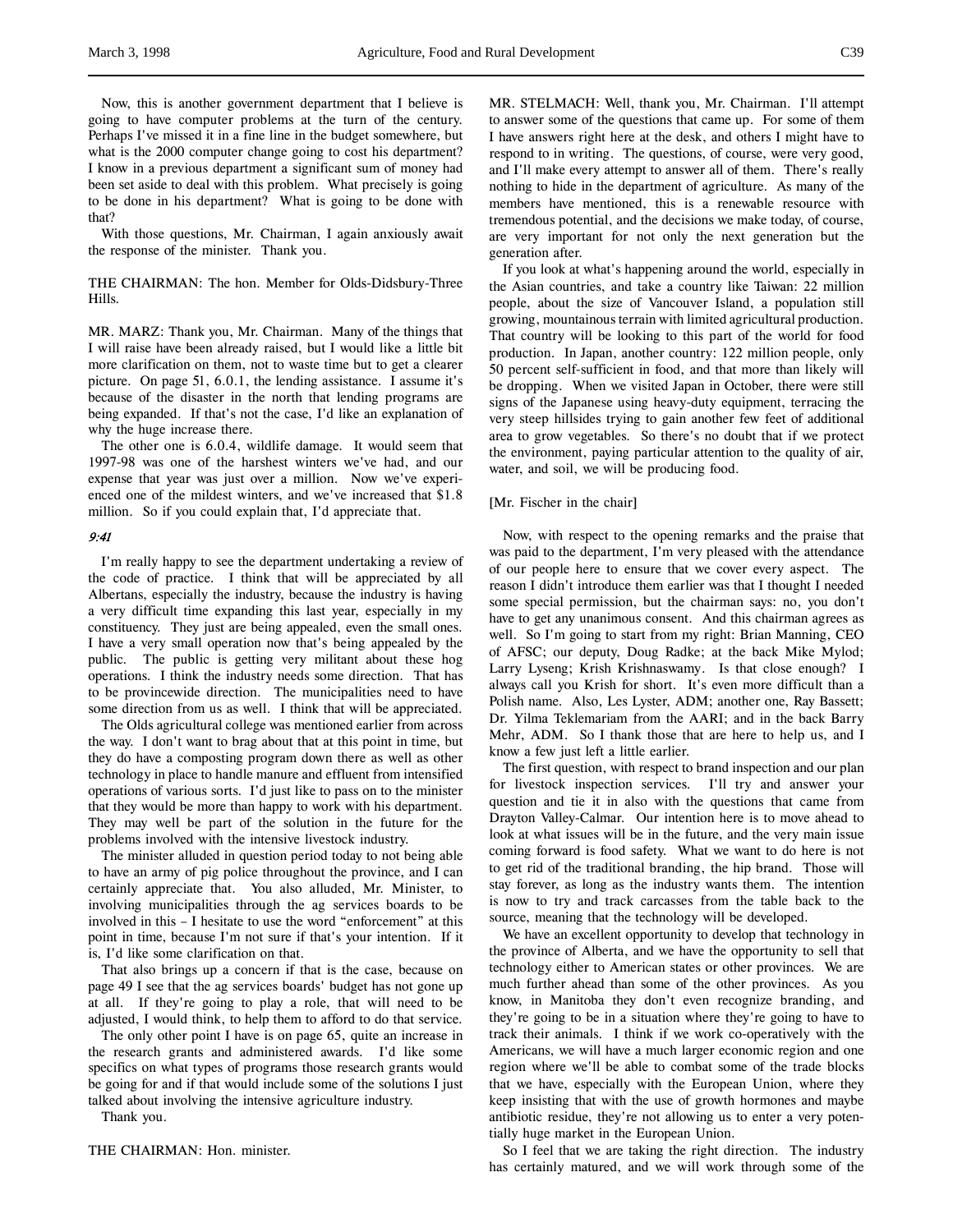various issues with the livestock sector and also with our staff. We're going to treat our people fairly and, without a doubt, work out a plan which is going to satisfy the interests of both the producers and our brand inspectors and our support staff as well.

The issue of some transition funds. I did sign off a \$200,000 transition fund to the livestock identification group. There are six or seven associations that are working together. They have appointed a board, and they will use that seed money for negotiating. Once we've worked through that, then we'll start drafting the legislation. When that legislation is drafted, I will sit down with you and go through it. We have this opportunity to do it. You know, I'd like to see the legislation passed. We can proclaim it at a date when we have either regulations in place or we have good comfort in the industry, but it's easier to do it now within our budget than to wait another year.

The other thing is that time is of the essence. These days other countries around the world, especially South America, are not sitting still. Uruguay, Chile, Argentina are moving ahead in their beef production, and we don't want to lose any markets to them because we're sitting behind and debating what's the best system.

### 9:51

Farmers and trucking, the value of secondary highways. There's no doubt that we're seeing considerable change on the prairies. That change is the result of the elimination of the Crow rate, and we are going to be moving more product by road as opposed to railway. Hopefully, a lot of that product will not be in the raw commodity form; it will be in value-added. The reason I say that is you can convert at least six pounds of grain to one pound of beef. That will reduce the volume of grain moved and also the raw commodity.

Some interesting statistics from 1980. Raw commodity exports have only risen by 8 percent while value-added in that same period has risen by 132 percent. So very clearly the markets there are really for the heat-and-eat value-added products, and as a result we're going to have to pay close attention to value-added and pay close attention to that through additional research.

Marketing and transportation. Transportation is important. For secondary highways there's quite a significant change in the funding by having the municipalities participate with 25 percent, but I do believe that it makes for better decision-making. All that municipalities had to do before, when I was on the other side of the fence, was to designate a secondary road and then lobby the provincial government to pave it. Well, today we do have some roads that don't really lead to or tie in with any particular areas. Now with significant expansion in huge inland terminals, we find that we're going to have to build additional roads to get to those inland terminals because some of the roads don't lead there. It's unfortunate that the industry doesn't give us some advance notice in terms of their plans. That's something that we have to work out. Overall it's been recognized that our infrastructure compared to the neighbouring provinces is good, and certainly talking to potential developers in this province, they recognize that.

### [Mr. Tannas in the chair]

The other thing is that the more roads we pave – it's one thing to get the road paved, but I tell you, the big dollars are in maintaining. It's much easier to maintain a gravel road than it is a paved road, because once you start repairing it after three, four years, you're out there every year sealing, and then eight, nine years later you're in there repaving it. So there's got to be a balance. Let's build the roads that are absolutely necessary and maintain those roads.

There's a significant investment in the Canamex highway. That's extremely important to get our value-added products down south. We do about a billion dollars a day with the Americans in trade. In agriculture we have a little bit of a gain. It's about \$17 billion. We do 10 and they do about 7, so we're ahead a bit there. That's also creating some discussion over some of the trade irritants that were mentioned earlier.

Commercial vehicle licensing. That issue is dead. I don't think it was going anywhere to begin with. This is something that came up from the trucking association. If we were to agree to allow farmers to license their trucks, they would then have to buy commercial insurance. They would be in the trucking business. Farmers sometimes have a reputation of working for nothing, and the first thing they'd be doing is taking business away from the commercial truckers. So we would have had a whole bunch of commercial truckers there twiddling their thumbs because they wouldn't have had the business.

When it comes to hauling fertilizer, hauling grain from point to point, I'm quite sure that a farmer would pull into the Alberta Wheat Pool elevator or Pioneer and say: "Well, I'm doing business with you. Why can't I haul your grain from this point to wherever or haul your fertilizer in?" The farmer would have got that business, especially during the winter months. So I'd like to put that issue to rest and keep it there. It maybe ran as a bit of a political issue for a while, maybe sold some memberships for some of the farm groups, but it's gone and it's off the table.

Assessment of farm property. There is a review in Municipal Affairs, but I just wanted to comment on it. There has been some discussion, especially with intensive livestock operations, saying, well, look at the use of this road. Look at all this truck traffic, all this grain that's coming to the feedlot or all the grain that's coming to the hog barn development. Well, all we essentially did is change the direction of the flow of that grain. That grain is no longer going to a country elevator point because that country elevator point is now closed. It's gone. So to say that we should start assessing intensive livestock operations only because there's more use of the road is unfair.

But another question comes up. If we are to proceed with some sort of a policy on assessing intensive livestock operations, how do you define what "intensive livestock operation" is? Is it one with 300 hogs? Is it one with 3,000 hogs? And if it's 3,000, what happens to the person that only has 2,999? Do they get their buildings assessed? As you would know, there would be a lot at 2,999 hogs and hog barns. So I think it's something we have to pay attention to, because the next flag that's going to be raised, if someone like a ConAgra or a large feed company builds a couple of hog barns in the province, is: do they have the same tax freedom as the smaller operator? I think that in the interests of fairness if you tax one, you'd probably end up taxing the rest. So I think we'll see how that develops over the next year and see what report the hon. Minister of Municipal Affairs will be bringing forward, hopefully in the very distant future.

With respect to FIDP, this is a program that we are very proud of. The reason we are very proud is that it's now been picked up and emulated in many ways by the province of British Columbia, and we are going to be administrating that program and delivering it in that province. The program is SCAP friendly; it's trade neutral. It's something that we have to pay attention to, but as you had pointed out, does it respond to some of the particular circumstances that came up in the Peace River area and Athabasca-Boyle?

Now, I have some very early information. In the Peace River area – and remember this is just the first week of March – we've had seven FIDP applications that came through. One has already